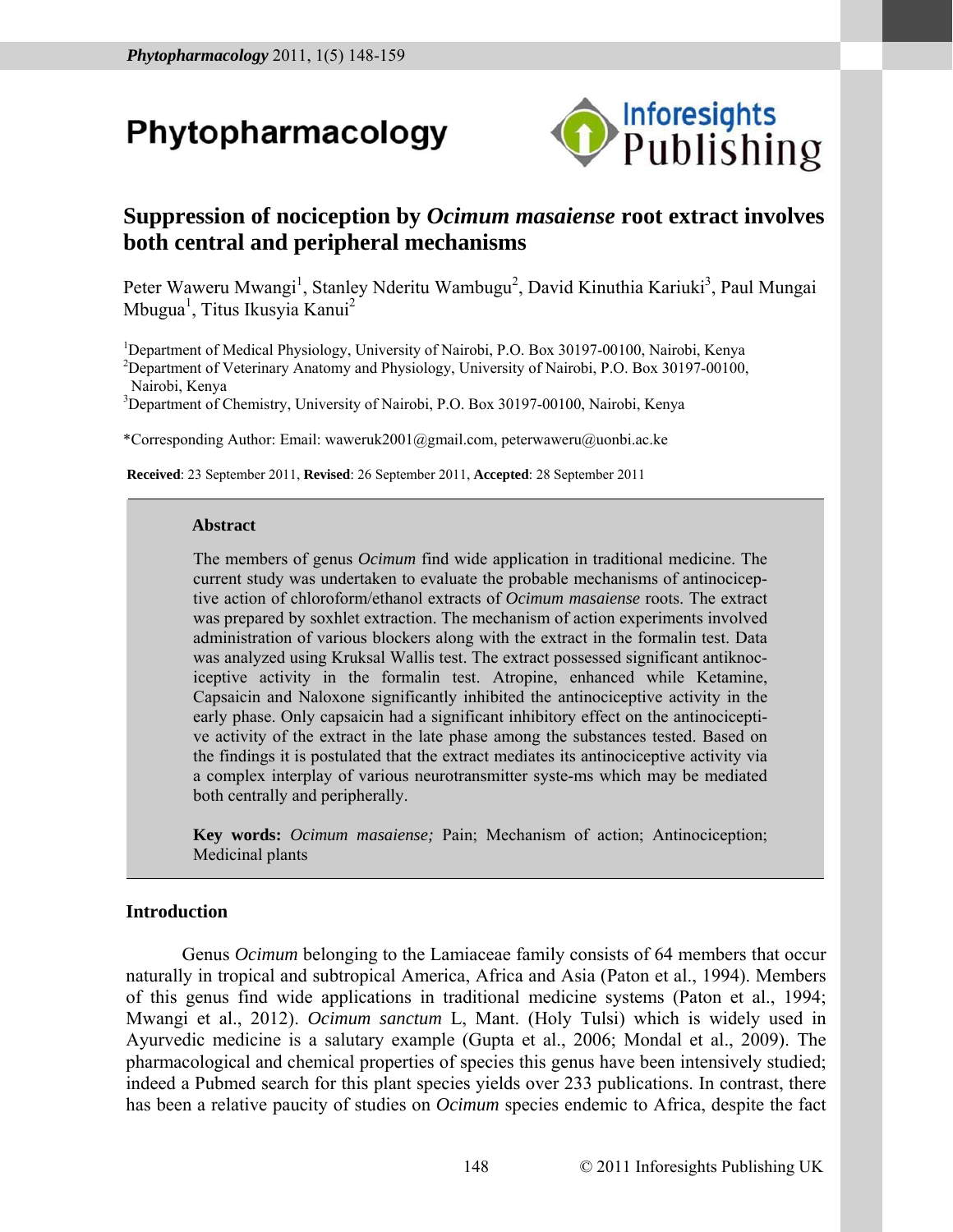that they are used medicinally to a comparative extent. *Ocimum lamiifolium* Hochst ex Benth is one of the most widely used medicinal plant species in Ethiopia (Demissew and Asfaw, 1994). It finds wide application in the management of fever, pain and other inflammatory conditions (Makonnen et al., 2003; Mequanint et al., 2010). *Ocimum masaiense* Ayobangira ex Paton is a perennial Ocimum species closely related to *Ocimum lamiifolium* that is endemic to Kenya (Paton et al., 1994). However the pain alleviating properties of this Ocimum species have not been explored. The aims of this study were twofold; to screen Chloroform/ethanol extracts of *Ocimum masaiense* roots for antinociceptive activity and the determination of the possible mechanisms of action for the antinociceptive activity.

#### **Material and Methods**

#### *Plant Collection and Extraction*

Roots of the plant species were collected from Ngong area, in the outskirts of Nairobi, Kenya. Plants were collected with help of Patrick Mutiso, senior technologist in the University of Nairobi Herbarium. The identity of the plants was verified at the University of Nairobi Herbarium and voucher specimens deposited (Voucher number 23092009). The plant sample was shade dried and milled in powder. Fifty grams of the plant material were placed in a soxhlet evaporator and extracted at 40°C for three hours using a mixture of chloroform and pure ethanol (1:1) as the extraction solvent. Fifty grams of the extract was dissolved in 500 ml of the solvent. The resulting extract was then evaporated to dryness in a rotary evaporator (Ugo Basile, Italy) at 40˚C and a pressure of 376 Pascals. The extracts were then weighed and placed in airtight amber colored sample bottles.

#### *Experimental Animals*

Adult Swiss albino mice aged 5-6 weeks and weighing 18-25 grams were used. They were housed in standard animal cages and care was taken to maintain ambient temperatures of 22º C to 25º C within the animal house. The relative humidity in the animal house was maintained at between 45%- 55%. A 12/12 hour light-dark cycle was maintained within the animal house. Animals were fed *ad libitum* with standard rat chow (Unga Feeds, Kenya). Water was also provided *ad libitum*. All the animal experiments were conducted in accordance with the NIH guide for the care and use of laboratory animals (NIH Publication No. 80-23; revised 1978). More specifically, the pain experiments conformed to the guidelines issued by the International Association for the Study of Pain (IASP) for animal pain experimentation.

#### *Formalin Test*

Twelve mice were randomly assigned to receive either the extract (100mg/kg) or the vehicle. The antinociceptive activity of the extract was assayed in the formalin test which was carried out in the manner described in Abbot et al., (1992) and Bannon and Malmberg (2007). Briefly, 50μL of 0.5% formalin solution was injected into the dorsal surface of the hindpaw of each mouse one hour after the intraperitoneal administration of extract/vehi-cle. The time spent in pain behavior after injection of the formalin was then scored in blocks of five minutes for a period of one hour. Pain behavior was defined as theas the duration of time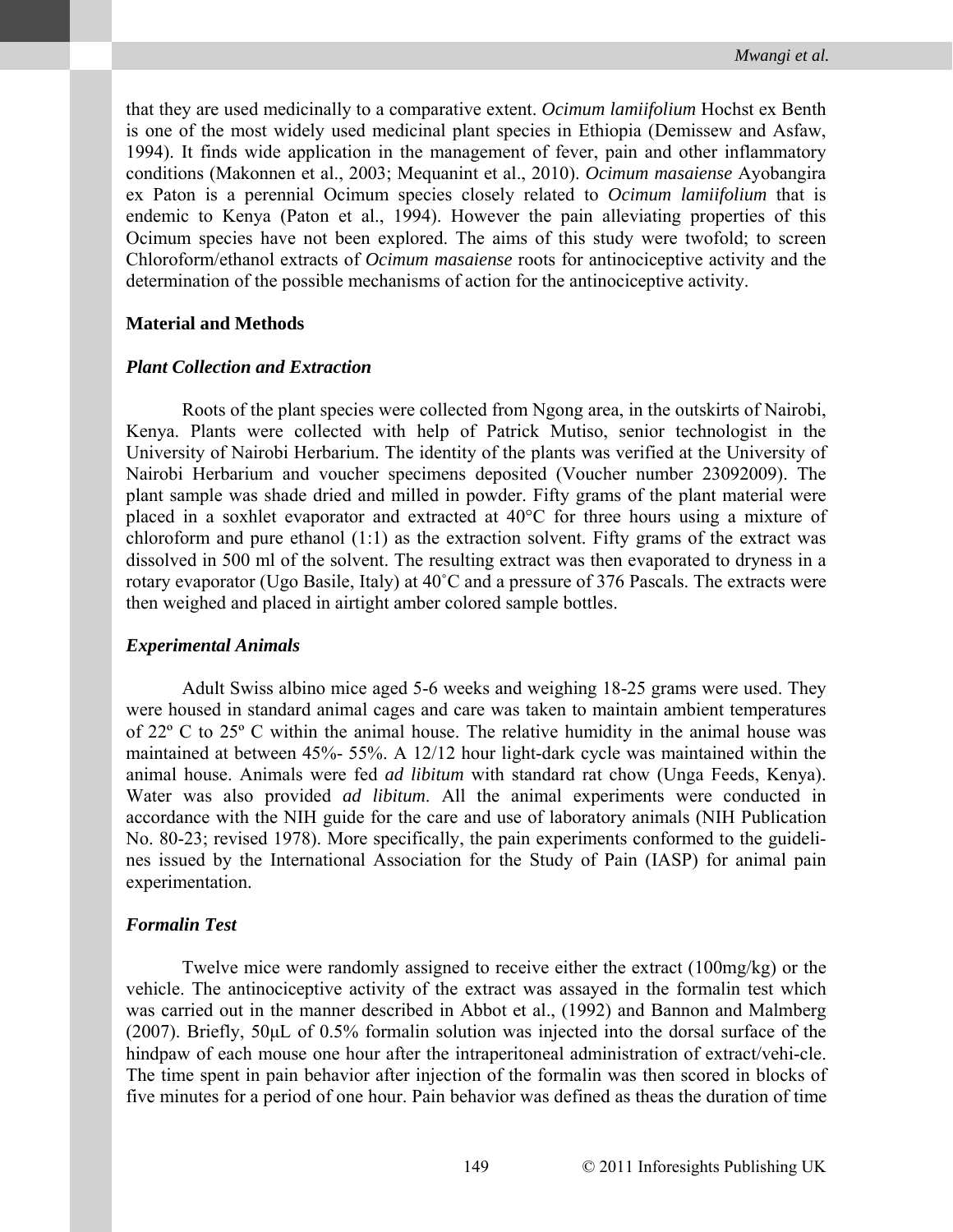spent licking, biting and shaking of the injected paw. The observer was blind with respect to experimental group of the mice. Data was recorded as total time spent during the first 10 minutes after formalin injection, being for the early phase, and the total time spent between the 20 to 60 minutes representing the late phase of the formalin test. Statistical analysis of the obtained experimental data was performed using the unpaired t-test using GraphPad Prism™ statistical software suite. Significance level was set at P<0.05.

#### *Mechanism of Action Experiment*

To test for the probable mechanism of action of the test sample, various receptor agonists/ blockers were administered together with the extract/ vehicle. The mice were randomized to receive either; (a) the vehicle, (b) extract or (c) the extract  $+$  blocker/agonist before undergoing testing in the formalin test. The blocker/agonist was administered thirty  $(30)$  minutes before the extract in the extract + blocker groups. All the drugs were administered intraperitoneally. The doses of blocker/agonist drugs used were obtained from those reported in literature (Ghelardini et al., 1990; Shimoyama et al., 1998; Nagy, 1983; McGaraughty et al., 2005). Each experimental group contained 6 animals. Data was analyzed using One-Way ANOVA using the GraphPad suite of software. The significance level was set at  $P \leq 0.05$ .

## *Sensorimotor Activity Testing*

The pull-up test (Deacon and Gardner, 1984) was performed in order to verify the presence of any antinociceptive activity in the extracts was independent of any confounding muscle relaxant and sensorimotor retardation effects. According to procedure, the mice were held in a fully extended inverted position one hour after administration of extract/control. The end point of the experiment was set when the mouse in attempting to gain an upright position touched the hand or fingers of the experimenter with both forepaws simultaneously. The latency to end point was recorded using a stop watch. The cut-off point of experiment was set at fifteen seconds.

#### **Results**

#### *Formalin Test*

The extract showed significant antinociceptive activity in both the early  $(p< 0.0001)$ and late  $(p<0.0001)$  phases of the formalin test (Figure 1). It caused reductions in the duration of time spent in pain behavior in both the early  $(12.46 \pm 2.41s \text{ vs. } 107.4 \pm 18.73s$ control) and late phases  $(11.9 \pm 2.92 \text{ s} \text{ vs. } 56.8 \pm 9.70 \text{ s} \text{ control})$ . The extract therefore seemed to possess robust antinociceptive activity based on formalin test.

# *Effects of Atropine*

Atropine (4 mg/kg, Sigma Aldrich, Switzerland) significantly enhanced the antinociceptive activity of the extract in the early phase of the formalin test  $(4.61 \pm 1.99)$  test vs.  $12.6 \pm 1.09$ 2.42s positive control,  $p = 0.0009$ ). In contrast, it did not have a significant effect on the anti-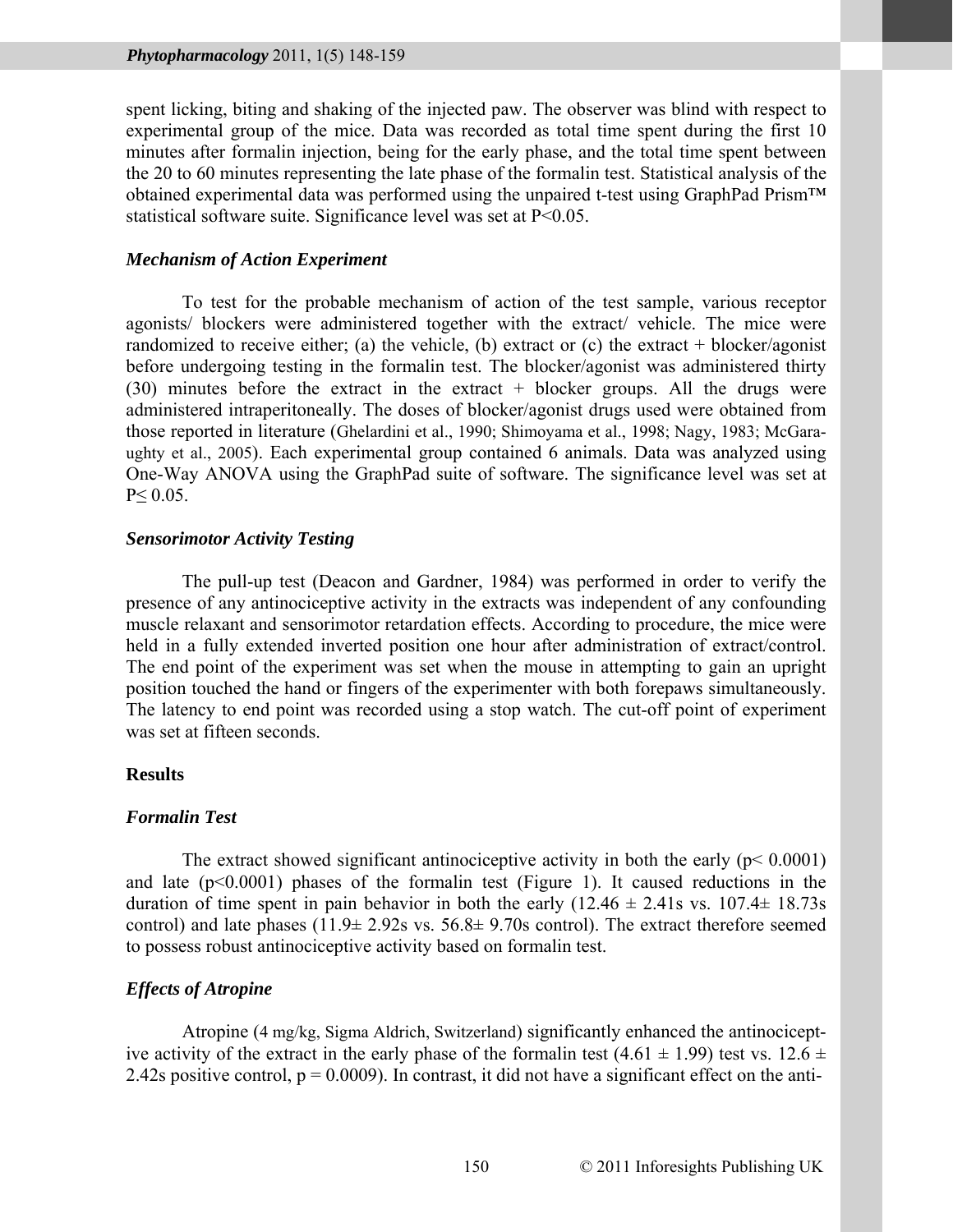

Figure 1. Effect of the intraperitoneal administration of 100 mg/kg chloroform/ethanol extract of *Ocimum masaiense* roots in formalin Test. Key; \*\*\* =  $p$  < 0.0005. Key: a = early phase control; b = early phase test; c = early phase paracetamol;  $d =$  late phase control; e = late phase test;  $f =$  late phase paracetamol.

nociceptive activity (Figure 2) of the extract in the late phase of the formalin test (11.58  $\pm$ 2.27s test vs.  $11.2 \pm 2.92$  s positive control, p= 0.842).



Figure 2. Effect of the intraperitoneal administration of Atropine (4mg/kg) on the analgesic effect of 100mg/kg chloroform/ethanol extract of *Ocimum masaiense* roots in formalin Test. Key; \*\* = p< 0.005; a = negative control early phase (Normal saline  $0.8 \text{ml} + 0.2 \text{ml}$  DMSO); b = positive control early phase (chloroform/ethanol extract *O. masaiense* roots 100mg/kg); c = test early phase (chloroform/ethanol extract of O. *masaiense* roots (100mg/kg) +Atropine (4mg/kg); d = negative control late phase;  $e =$  positive control late phase;  $f =$  test late phase.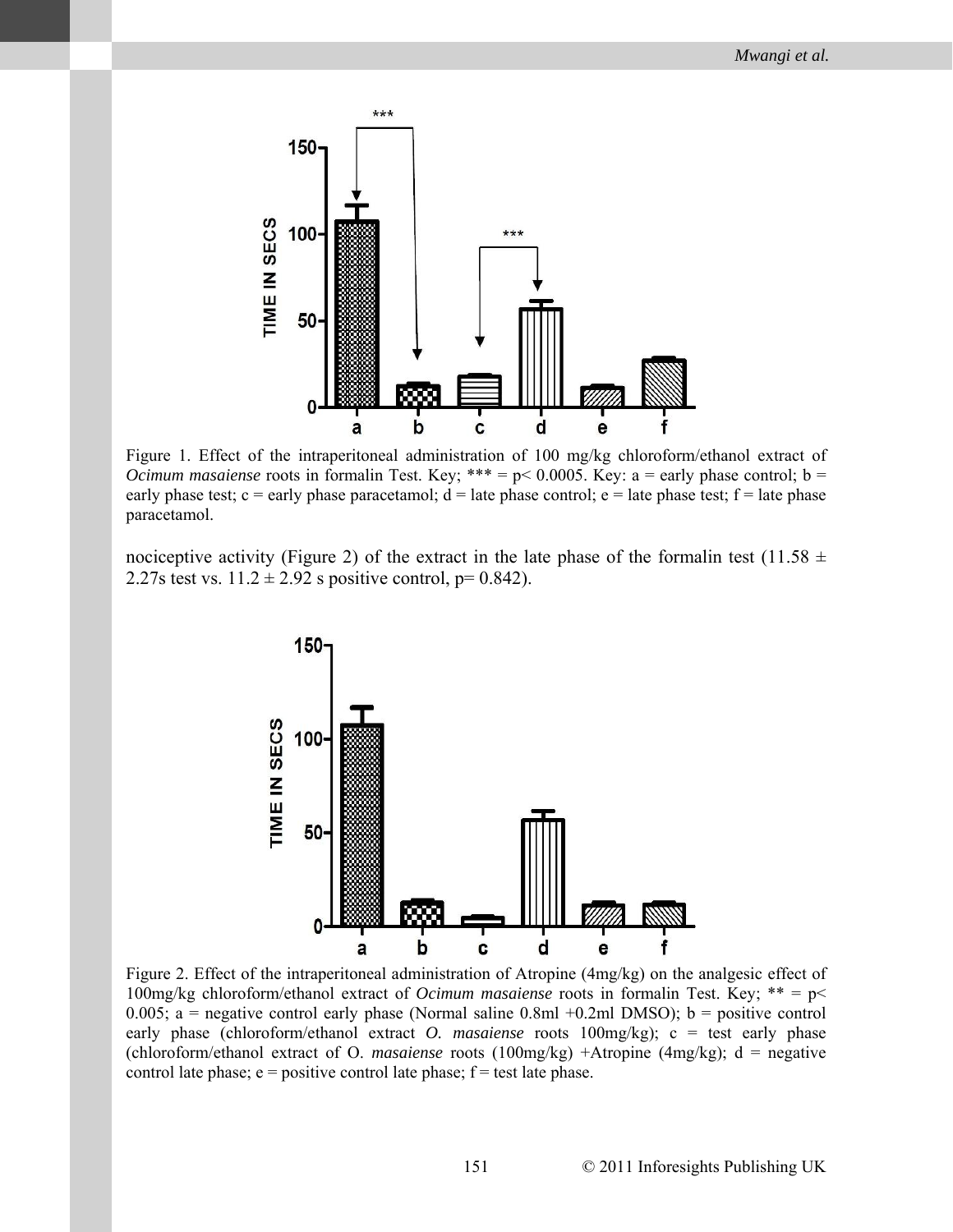

Figure 3. Effect of the intraperitoneal administration of Ketamine on the analgesic effect of 100 mg/kg chloroform/ethanol extract of *Ocimum masaiense* roots in formalin Test. Key; \*\*\* = P< 0.0005; a = negative control early phase (Saline  $0.8 \text{ml} + 0.2 \text{ml}$  DMSO); b = positive control early phase (100mg/kg chloroform/ethanol extract of *Ocimum masaiense* roots); c = test early phase (Ketamine (2.5mg/kg) + 100mg/kg chloroform/ethanol extract of *Ocimum masaiense* roots); d = negative control late phase;  $e =$  positive control late phase;  $f =$  test late phase.

# *Effects of Ketamine*

Ketamine (2.5 mg/kg, Rotexmedica, Germany) had a significant inhibitory effect (Figure 3) on, but did not abolish the antinociceptive effect of the extract in the early phase of the fo-



Figure 4. Effect of intraperitoneal administration of capsaicin on the analgesic effect of the chloroform/ethanol extract of *Ocimum masaiense* roots in formalin test. Key; \* = p< 0.05, \*\*\* = p< 0.0005; a = negative control early phase (Normal saline  $0.8 \text{ml} + 0.2 \text{ ml}$  DMSO; b = positive control early phase (100mg/kg chloroform/ethanol extract of *Ocimum masaiense* roots); c = test early phase (capsaicin (50 mg/kg) + 100mg/kg chloroform/ethan-ol extract of *Ocimum masaiense* roots); d = negative control late phase;  $e =$  positive control late phase;  $f =$  test late phase.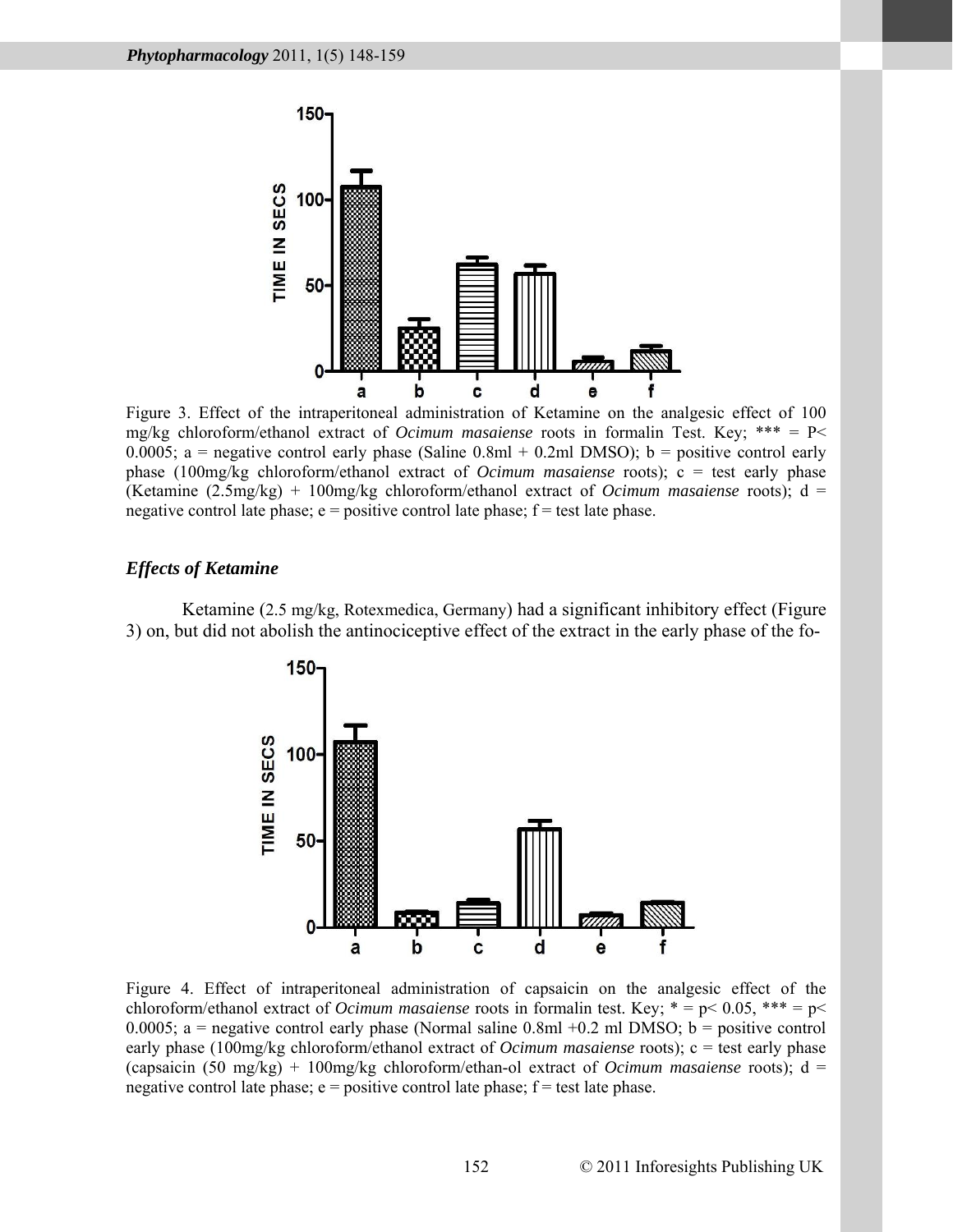

Figure 5. Effect of the intraperitoneal administration of naloxone on the analgesic effect of the 100mg/kg chloroform/ ethanol extract of *Ocimum masaiense* roots in formalin test. Key; \*\*\* =  $p\leq 0.0005$ ; a = negative control early phase (normal saline 0.8 ml+0.2 ml DMSO); b= positive control early phase (100 mg/kg of chloroform/ethanol extract of *Ocimum masaiense* roots); c = test early phase (Naloxone (1mg/kg) + 100 mg/kg chloroform/ethanol extract of *Ocimum masaiense* roots); d = negative control late phase;  $e =$  positive control late phase;  $f =$  test late phase.

malin test (25.2 $\pm$ 10.46s positive control vs. 62.26 $\pm$  7.97s test, p = 0.0005). However it had no signific-ant effect on the antinociceptive activity of the extract in late phase of the formalin test  $(5.8 \pm 4.99 s \text{ positive control vs. } 11.87 \pm 6.22 s \text{ test}, p = 0.167)$ .

#### *Effects of Capsaicin*

Capsaicin (50 mg/kg, Sigma Aldrich, Switzerland) had a significant inhibitory effect on but did not abolish the antinociceptive activity of the extract in both the early  $(8.76 \pm 1.17s)$ positive control vs.14.04 $\pm$  4.02s test, p = 0.036) and late (7.22 $\pm$  1.76 s positive control vs.  $14.3\pm 1.08$  s test,  $p = 0.0001$ ) phases of the formalin test. It caused robust increase in duration of pain behaviors in both phases of the formalin test.

#### *Effects of Naloxone*

Naloxone (1 mg/kg, Roche, Switzerland) had a significant inhibitory effect on, but did not abolish the antinociceptive activity of the extract in the early phase of the formalin test  $(16.78\pm 3.16s$  positive control vs.  $24.5\pm 2.62s$  test, p = 0.0055). It however did not have any significant effect on antinociceptive activity of the extract in the late phase of formalin test  $(8.23 \pm 1.46s$  positive control vs.  $9.04 \pm 1.47s$  test,  $p = 0.46$ ).

In the pull-up test experiments, there were no statistically significant differences between the test and the control groups at the dose of extract tested (100 mg/kg) (6.23 $\pm$  0.7s control vs.  $6.15\pm 0.2$ s). Preliminary phytochemical analysis of the extracts indicated the presence of terpenoids, steroids, alkaloids and flavonoids.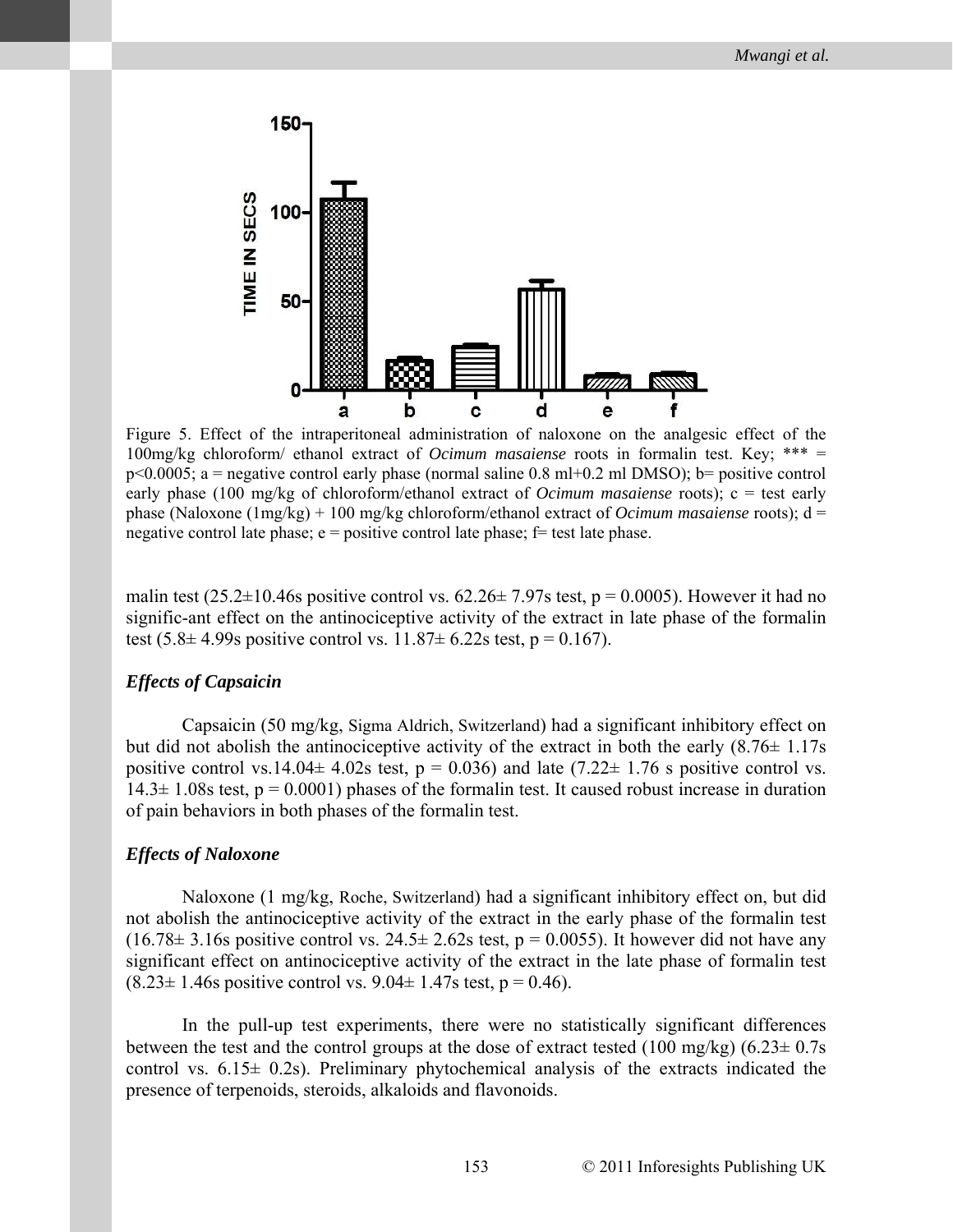# **Discussion**

Formalin test is a widely used tonic pain model that is often used in the assay of antinociceptive activity (Coderre and Melzack, 1992). It is generally accepted that centrally acting analgesics have effects on both phases whereas peripherally acting analgesics will affect only the first phase (Shibata et al., 1989; Tjølsen et al., 1992). This is because the injection of formalin resulted in the release of various neurotransmitters including glutamate and aspartate in the dorsal horn (Skilling, 1998). Therefore the early phase of the formalin test represents the transmission of nociceptive impulses. The second phase of the formalin test on the other hand represents the events of central sensitization and wind-up phenomena (Coderre and Melzack, 1992; Vaccarino et al., 1993). In this study, chloroform/ethanol extract of the *Ocimum masaiense* roots showed significant antinociceptive activity in both phases of the formalin test. This was a clear indication that the site of antinociceptive action was most probably central. Blocker and agonist experiments were then carried out in an attempt to elucidate the putative mechanisms of the observed antinociceptive action.

Atropine, which is a non specific muscarinic acetylcholine-receptor blocker, enhanced the antinociceptive activity of the chloroform/ethanol extract of the *Ocimum masaiense* roots. This was an unexpected finding since it is generally accepted that muscarinic analgesia is exclusively mediated by M2 and M4 receptors at both spinal and supraspinal sites especially in rats (Wess et al., 2002; 2007). The location of the spinal muscarinic receptors is both pre- and post-synaptic (Wess et al., 2002). The presynaptic muscarinic receptors located on the dorsal horn projection neurons function to inhibit excitatory neurotransmitter release (Ribeiro Da Silva and Cuello, 1990; Bleazard and Morris, 1993). The post-synaptic muscarinic receptors on the other hand are located on the spinal dorsal horn GABAergic interneurons where they promote the release of GABA (Urban et al., 1989; Moore et al., 2002). One would therefore reasonably except that atropine would be pronociceptive rather than antino-ciceptive as shown in this experiment.

There are however published studies showing that atropine is antinociceptive in the hot plate test at very low doses but pronociceptive at higher doses (Ghelardini et al., 1990). They proposed that atropine at low doses blocks the presynaptic receptors while blocking the post-synaptic receptors at higher doses (Ghelardini et al., 1990). This explanation has recently gotten further support from studies that show that there are species differences in the anatomical locations of the M2 and M4 receptors between the rat and mouse (Chen et al., 2009). In the mouse, the activation of the M2 and M4 muscarinic receptors will result in the inhibition of GABA release in marked contrast to the effect in the rat (Zhang et al., 2006). This therefore provides a logical explanation for the seemingly paradoxical effects of atropine on nociception in the formalin test.

Ketamine which is a non specific NMDA (N-Methyl-D-Aspartate) receptor blocker significantly inhibited but did not abolish the antinociceptive activity of the chloroform/ethanol extract of *Ocimum masaiense* roots in the early phase but had no significant effect on the late phase of the formalin test. Parenteral as well as oral ketamine administration has been shown to possess antinociceptive activity at subanesthetic doses in a wide variety of animal pain models as well as clinically (Ryder et al., 1978; Baumeister and Advokat, 1991; Eide et al., 1994; Clark and Kalan, 1995; Shimoyama et al., 1998). The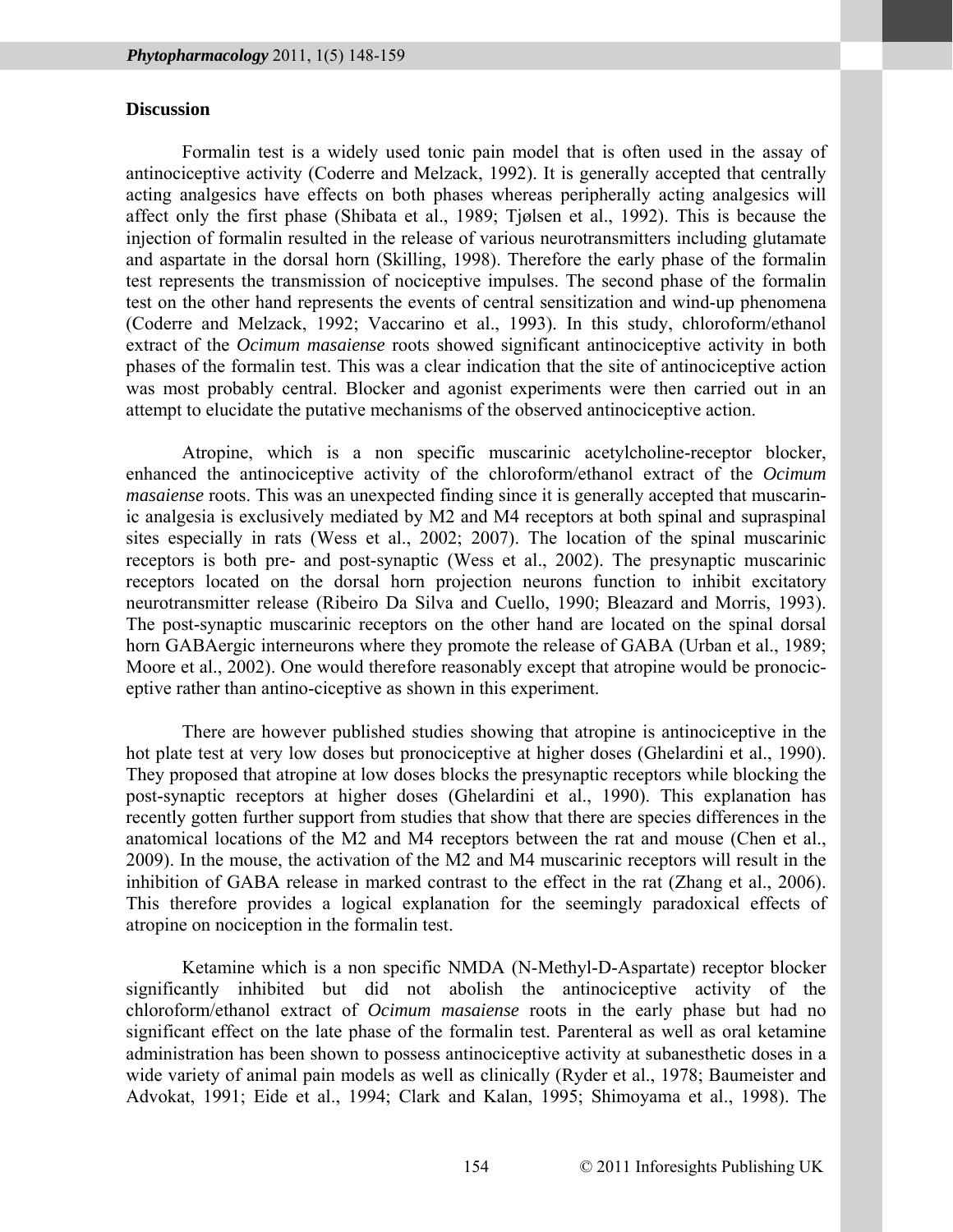antinociceptive activity of ketamine would not come as a surprise especially when one considers the pivotal roles played by the NMDA receptor in nociceptive transmission. NMDA receptors have been implicated in the pathogenesis of both wind-up and central sensitization which are implicated in the development of chronic pain states (Woolf and Thompson, 1991; Dubner and Ruda, 1992). Indeed pretreatment with NMDA enhances pain behavior in the formalin test (Coderre and Melzack, 1992). This suggests that the antinociceptive effects of the root extract studied might be independent of the glutaminergic neurotransmission in the dorsal horn.

Naloxone significantly inhibited but did not abolish the antinociceptive activity of the chloroform/ethanol extract of *Ocimum masaiense* roots in the first phase of the formalin test but had no significant effect in the second phase. Opioids such as morphine have been shown to attenuate and even completely extinguish pain behavior in both phases of the formalin test (Yamamoto and Yaksh, 1992; Yaksh, 1997). Since Naloxone is a μ opioid receptor blocker, it would be expected that naloxone would exert some but not complete inhibitory effect on the antinociceptive effect of the extract in the formalin test if its mechanism of action were opiodergic. The inhibitory effect would not be total because the antinociceptive activity of the opioids involves all the three classes of opioid receptor i.e.  $\mu$ ,  $\kappa$ ,  $\delta$  receptors (Coggeshall et al., 1997; Stein et al., 2009) whereas naloxone only blocks the μ receptors only. In view of the well documented increase in peripheral opioid receptor expression and upregulation in response to tissue injury and inflammation one would expect the effects of naloxone to be manifested minimally in the second phase compared to the first phase (Zollner and Stein, 2007; Stein et al., 2009; Stein et al., 2010).

Capsaicin had a significant inhibitory effect but did not abolish the antinociceptive effect of the chloroform/ethanol extract of the *Ocimum masaiense* roots in both phases of the formalin test. Capsaicin is a known agonist of the TRPV1 (Transient Receptor Potential Vanilloid 1) receptor (Julius and Basbaum, 2001). The experimental evidence therefore indicates that the blockade of TRPV1 receptors is a possible mechanism of the antinociceptive activity of the extract. The effect of the extract in the first phase may therefore involve the blockade of the TRPV1 receptors located peripherally and which mediate nociceptive responses to protons, noxious chemicals and heat (Immke and Gavva, 2006; Patapoutian et al., 2009). The effects on the second phase on the other hand may involve the blockade of the central TRPV1 receptors. The central TRPV1 receptors are found in the dorsal horn of the spinal cord, hippocampus, cerebral cortex, PAG as well other CNS areas of the pain neuraxis (Huang et al., 2003; Di Marzo et al., 2006; 2009; 2010). Furthermore, the activation of these central receptors by anandamide and other mediators causes the release of glutamate and Substance P as well other neuropeptides (Singh Tahim et al., 2005; Fowler et al., 2005; 2006; Sagar et al., 2009). TRPV1 sensitivity to anandamide and other endocannabin-oids is elevated in the presence of protons, bradykinin as well as other inflammatory mediators (Tahim Singh et al., 2005; Sagar et al., 2009; Patapoutian *et al.,* 2009), further underscoring its roles in the establishment of pain hypersensitivity states. The analgesic activity of TRPV1 receptor antagonists e.g. capsazepine (Bevan et al., 1992; Walker et al., 2003), AMG-517 (Doherty et al., 2007), SB-705498 (Chizh et al., 2007), AMG-9810 (Gavva et al., 2005) among other chemical moieties undergoing clinical trials is a clear demonstration that blockade of the TRPV1 receptor is a potentially fruitful approach in the discovery of new analgesic drugs (Roberts and Connor, 2006). Indeed it is believed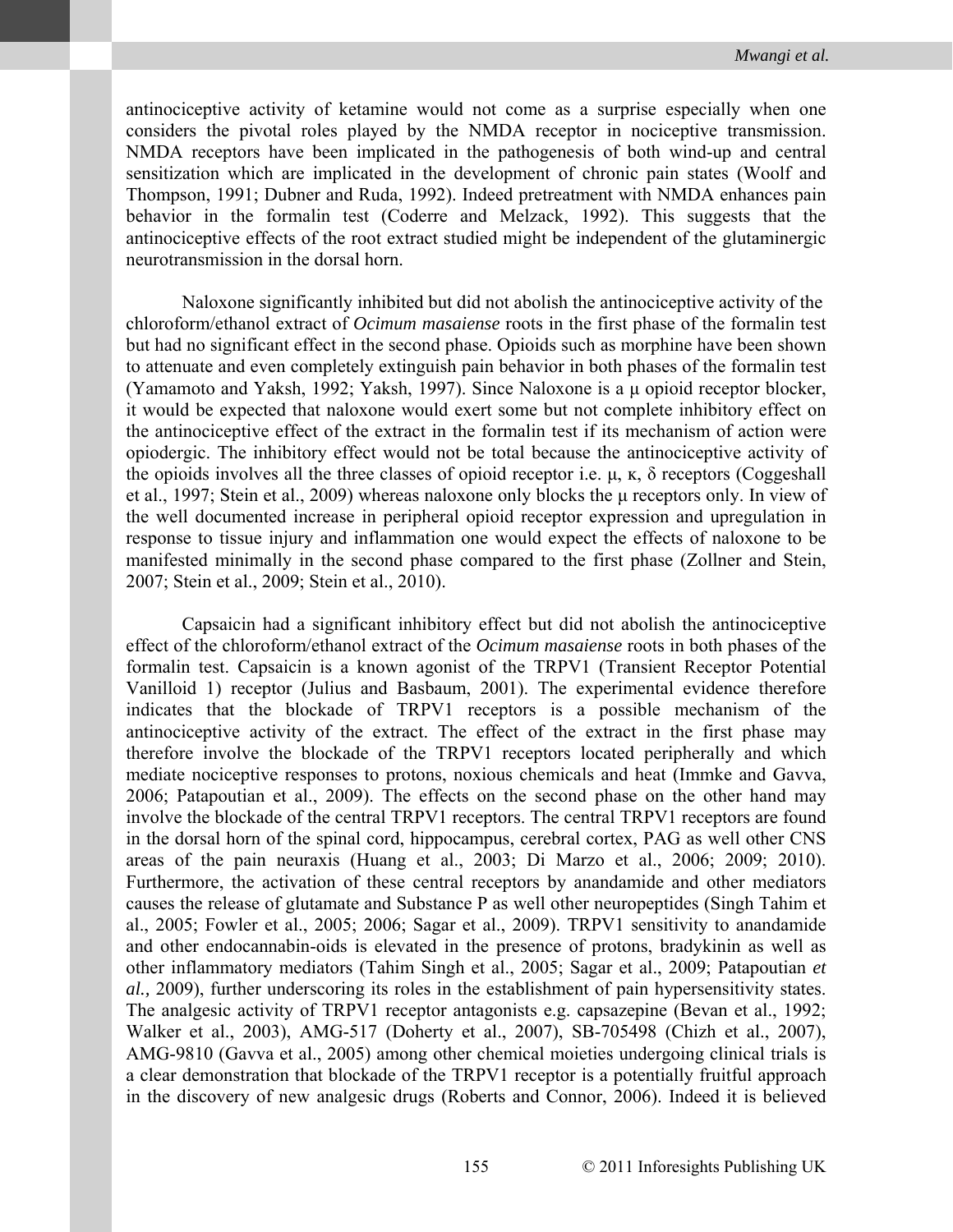that the TRPV1 antagonists represent the next important class of analgesics (Immke and Gavva, 2006; Gavva et al., 2009). Based on these findings, it is postulated that the plant extracted tested might be mediating its antinociceptive effects through TRPV1 receptors, both peripherally and centrally.

Paracetamol (Acetaminophen) was used as a positive control because it is a centrally acting analgesic and not a Non-Steroidal Anti-Inflammatory Drug (NSAID) as previously believed (Tjølsen et al., 1991; Mallet et al., 2008, 2010). The antinociceptive effects of the extract tested were independent of any skeletal muscle relaxant activity of the extract as shown in the pull-up test experiments (Deacon and Gardner, 1983). Our results are in concurrence with those of Khanna and Bhatia (2003). In their study of possible antinociceptive mechanisms of action of *Ocimum sanctum* leaves, they showed that the analgesic effects were exerted both centrally as well as peripherally, and involve interplay between various neurotransmitter systems.

# **Conclusion**

The chloroform/ethanol extract exhibited significant antinociceptive activity in formalin test. Results of the mechanism of action experiments indicated that these antinociceptive effects appear to be mediated via multiple mechanisms. These effects could be mediated through cholinergic, opidergic as well as endocannabinoid neurotransmitter systems. These findings may be explained by the fact that crude extracts such as the one tested in the experiment often contain multiple compounds each of which have unique modes of antinociceptive action. Further, the results obtained indicate that the antinociceptive activity of the extract involve an interplay of both central and peripheral effects similar to those of Khanna and Bhatia. Future studies will involve the possible isolation of the compounds responsible for the antinociceptive activity.

#### **Acknowledgments**

The authors wish to acknowledge the help of following technical staff; Jackson Mugweru, Charles Nzivo, David Wafula and Vivian Atieno, all of The University of Nairobi.

# **References**

- Abbott FV, Ocvirk R, Najafee R, Franklin KB. (1999). Improving the efficiency of the Formalin Test. *Pain* 83, 561-569.
- Bannon A, Malmberg A. (2001). Models of Nociception: Hot-Plate, Tail-Flick, and Formalin Tests in Rodents. *Current Protocols in Neuroscience* 41, 8.9.1-16.
- Baumeister A, Advokat C. (1991). Evidence for a supraspinal mechanism in the opioidmediated antinociceptive effect of ketamine. *Brain Research* 566, 351-353.
- Bevan S, Hothi S, Hughes G, James IF, Rang HP, Shah K, Walpole CS, Yeats JC. (1992). Capsazepine: a competitive antagonist of the sensory neurone excitant capsaicin. *British Journal of Pharmacology* 107, 544-552.
- Bleazard L, Morris R. (1993). The effects of cholinoceptor agonists and antagonists on Cfibre evoked responses in the substantia gelatinosa of neonatal rat spinal cord slices. *British Journal of Pharmacology* 110, 1061-1066.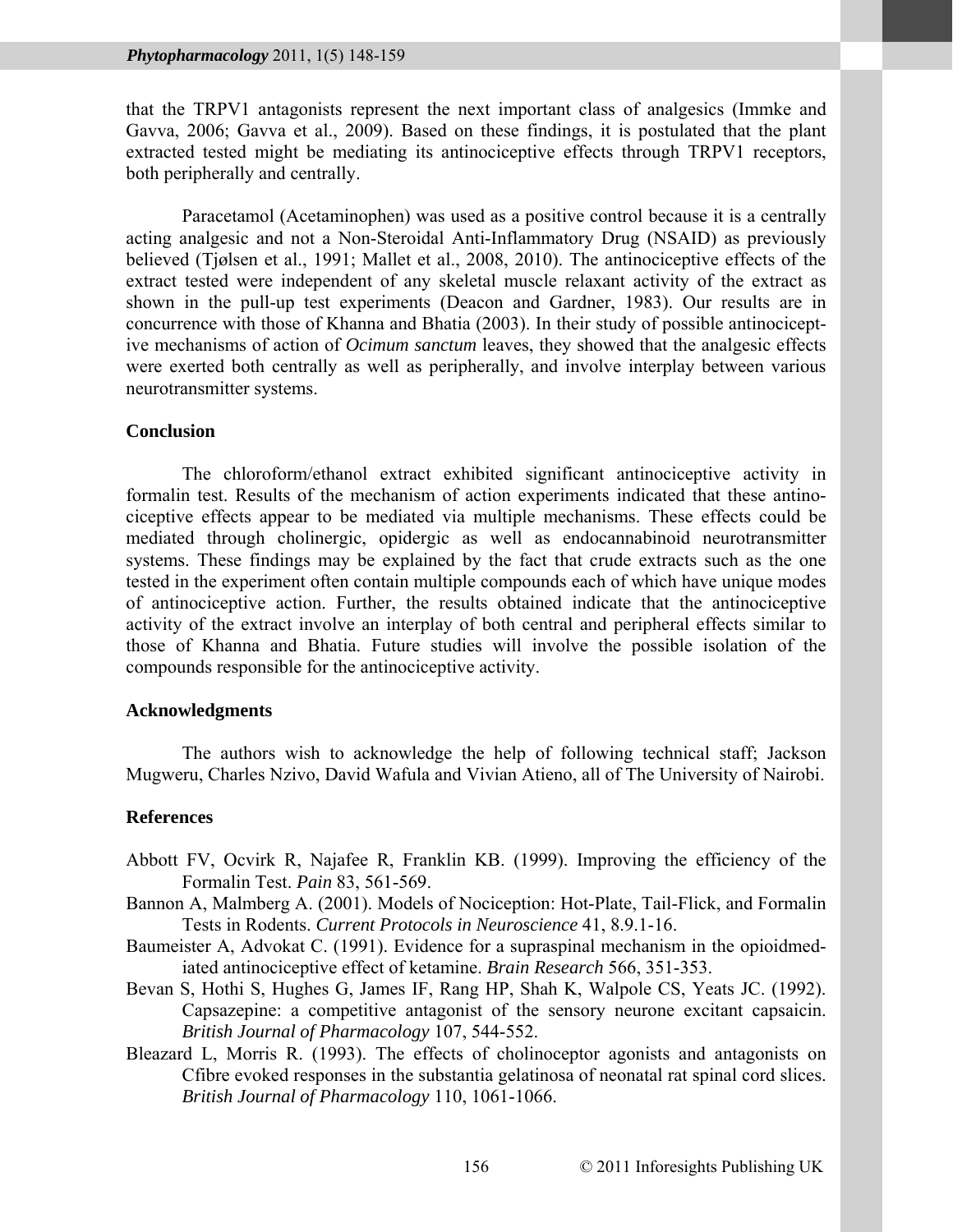- Chen X, Shu S, Bayliss DA. (2009). HCN1 channel subunits are a molecular substrate for hypnotic actions of ketamine. *Journal of Neuroscience* 29, 600-609.
- Chizh BA, O'Donnell MB, Napolitano A, Wang J, Brooke AC, Aylott MC, Bullman JN, Gray EJ, Lai RY, Williams PM, Appleby JM. (2007). The effects of the TRPV1 antagonist SB-705498 on TRPV1 receptor-mediated activity and inflammatory hyperalgesia in humans. *Pain* 132, 132-141.
- Clark JL, Kalan GE. (1995). Effective treatment of severe cancer pain of the head using lowdose ketamine in an opioid-tolerant patient. *Journal of Pain and Symptom Management* 10, 310-314.
- Coderre TJ, Melzack R. (1992). The contribution of excitatory amino acids to central sensitization and persistent nociception after formalin-induced tissue injury. *Journal of Neuroscience* 12, 3665-3670.
- Coggeshall RE, Zhou S, Carlton SM. (1997). Opioid receptors on peripheral sensory axons. *Brain Research* 764, 126-132.
- Deacon RM, Gardner CR. (1984). The pull-up test in rats: a simple method for evaluating muscle relaxation. *Journal of Pharmacological Methods* 11, 119-124.
- Demissew S, Asfaw N. (1994). Some useful indigenous labiates from Ethiopia. *Lamiales Newsletter* 3, 5-6.
- Doherty EM, Fotsch C, Bannon AW, Bo Y, Chen N, Dominguez C, Falsey J, Gavva NR, Katon J, Nixey T, Ognyanov VI, Pettus L, Rzasa RM, Stec M, Surapaneni S,Tamir R, Zhu J, Treanor JJ, Norman MH. (2007). Novel vanilloid receptor-1 antagonists: 2. Structure-activity relationships of 4-oxopyrimidines leading to the selection of a clinical candidate. *Journal of Medicinal Chemistry* 26, 3515-3527.
- Dubner R, Ruda MA. (1992). Activity-dependent neuronal plasticity following tissue injury and inflammation. *Trends in Neurosciences* 15, 96-103.
- Eide PK, Hole K. (1993). The role of 5-hydroxytryptamine (5-HT) receptor subtypes and plasticity in the 5-HT systems in the regulation of nociceptive sensitivity. *Cephalalgia* 13, 75-85.
- Gavva NR, Tamir R, Qu Y, Klionsky L, Zhang TJ, Immke D, Wang J, Zhu D, Vanderah TW, Porreca F, Doherty EM, Norman MH, Wild KD, Bannon AW, Louis JC, Treanor JJ. (2005). AMG 9810 [(E)-3-(4-t-butylphenyl)-N-(2, 3-dihydrobenzo[b][1,4] dioxin-6 yl) acrylamide], a novel vanilloid receptor 1 (TRPV1) antagonist with antihyperalgesic properties. *Journal of Pharmacology and Experimental Therapeutics* 313, 474-484.
- Ghelardini C, Malmberg-Aiello P, Giotti A, Malcangio M, Bartolini A. (1990). Investigation into atropine induced antinociception. *British Journal of Pharmacology*, 101, 49-54. Gupta P, Yadav DK, Siripurapu KB, Palit G, Maurya R. (2007). Constituents of *Ocimum sanctum* with antistress activity.*Journal of Natural Products* 70, 1410-1416.
- Immke DC, Gavva NR. (2006). The TRPV1 receptor and nociception. *Seminars in Cell and Developmental Biology* 17, 582-591.
- Julius D, Basbaum AI. (2001). Molecular mechanisms of nociception. *Nature* 413, 203-210.
- Khanna N, Bhatia, J. (2003). Antinociceptive action of *Ocimum sanctum* (Tulsi) in mice: possible mechanisms involved. Journal *of Ethnopharmacology* 3, 88, 293-296.
- Makonnen E, Debella A, Zerihun L, Abebe D, Teka F. (2003). Antipyretic properties the aqueous and ethanol extracts of the leaves of *Ocimum suave* and *Ocimum lamiifolium*  in mice. *Journal of Ethnopharmacology* 88, 85-91.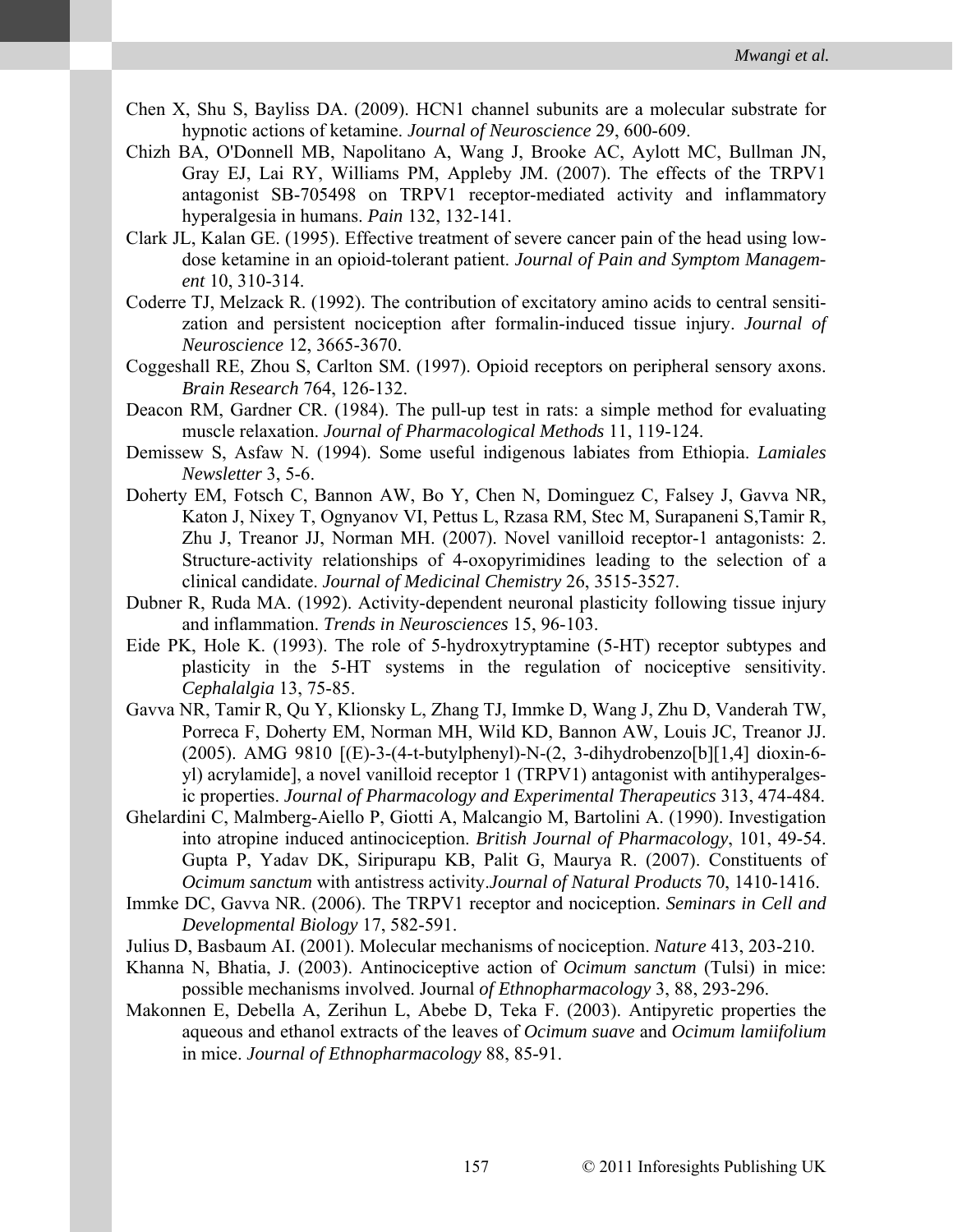- Mallet C, Barrière DA, Ermund A, Jönsson BA, Eschalier A, Zygmunt PM, Högestätt ED. TRPV1 in brain is involved in acetaminophen-induced antinociception. *PLoS One* 2010, 5 (9).
- Mallet C, Daulhac L, Bonnefont J, Ledent C, Etienne M, Chapuy E, Libert F, Eschalier A. Endocannabinoid and serotonergic systems are needed for acetaminophen induced analgesia. *Pain* 2008, 139, 190-200.
- McGaraughty S, Honore P, Wismer C, Mikusa J, Zhu C, McDonald HA, Bianchi B, Faltynek CR, Jarvis MF. (2005). Endogenous opioid mechanisms partially mediate P2X3/P2X2/3-related antinociception in rat models of inflammatory and chemogenic pain but not neuropathic pain. *British Journal of Pharmacology* 146, 180-188.
- Mequanint W, Makonnen E, Urga K. (2010). In vivo anti-inflammatory activities of leaf extracts of Ocimum lamiifolium in mice model. *Journal of Ethnopharmacology* 8, 32-36.
- Mondal S, Mirdha BR, Mahapatra SC. (2009). The science behind sacredness of Tulsi (Ocimum sanctum Linn.). *Indian Journal Physiology and Pharmacology* 53, 291-306.
- Moore KA, Kohno T, Karchewski LA, Scholz J, Baba H, Woolf CJ. (2002). Partial peripheral nerve injury promotes a selective loss of GABAergic inhibition in the superficial dorsal horn of the spinal cord. *Journal of Neuroscience* 22, 6724-6731.
- Mwangi PW, Wambugu SN, Kariuki DK, Mbugua PM, Kanui TI. (2012). The antinociceptive activity of the ethanolic extracts of *Ocimum kilimandscharicum* Ex Gurke and *Ocimum kenyense* Ayob Ex A.J Paton leaves. *International Journal of Phytopharmacology* 3, 1-4.
- Nagy JI, Iversen LL, Goedert M, Chapman D, Hunt SP. (1983). Dose-dependent effects of capsaicin on primary sensory neurons in the neonatal rat. *Journal of Neuroscience* 3, 399-406.
- Patapoutian A, Tate S, Woolf CJ. (2009). Transient receptor potential channels: targeting pain at the source. *Nature Reviews Drug Discovery* 8, 55-68.
- Paton AM, Harley M, Harley RM, Weeks S. (1994). A Revision of Endostemon (Labiatae). *Kew Bulletin* 49, 673-716.
- Ribeiro-da-Silva A, Cuello AC. (1990). Choline acetyltransferase-immunoreactive profiles are presynaptic to primary sensory fibers in the rat superficial dorsal horn. *Journal of Comparative Neurology* 295, 370-384.
- Ryder S, Way WL, Trevor AJ. (1978). Comparative pharmacology of the optical isomers of ketamine in mice. *European Journal of Pharmacology* 49, 15-23.
- Sagar DR, Gaw AG, Okine BN, Woodhams SG, Wong A, Kendall DA, Chapman V. (2009). Dynamic regulation of the endocannabinoid system: implications for analgesia. *Molecular Pain* 5, 59.
- Shibata M, Ohkubo T, Takahashi H, Inoki R. (1989). Modified formalin test: characteristic biphasic pain response. *Pain* 38, 347-352.
- Shimoyama M, Shimoyama N, Gorman AL, Elliott KJ, Inturrisi CE. (1999). Oral ketamine is antinociceptive in the rat formalin test: role of the metabolite, norketamine. *Pain* 81, 85-93.
- Skilling SR, Smullin DH, Larson AA. (1990). Differential effects of C- and N-terminal substance P metabolites on the release of amino acid neurotransmitters from the spinal cord: potential role in nociception. *Journal of Neuroscience* 10, 1309-1318.